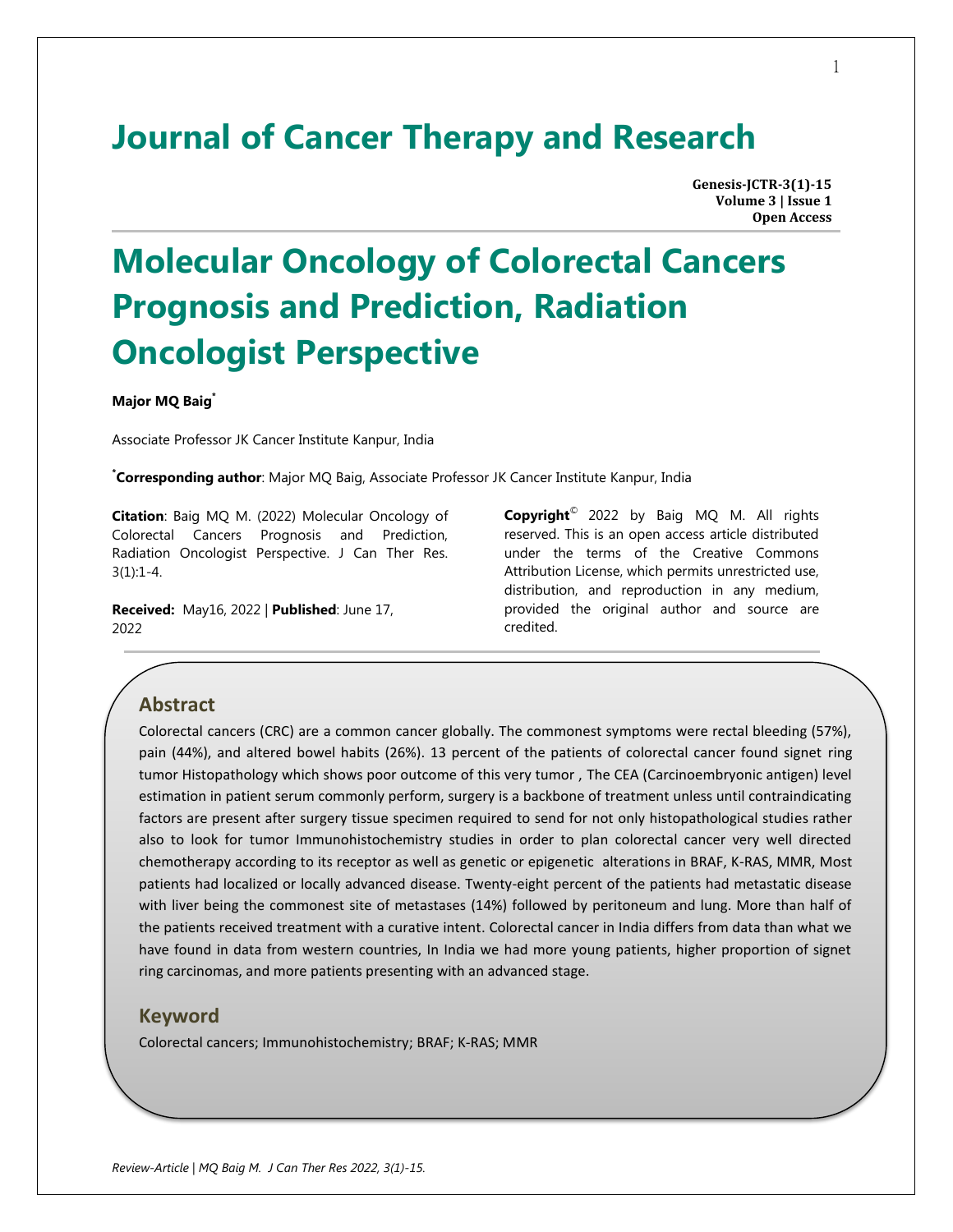#### **Introduction**

Colorectal cancers divided on basis of immunohistochemistry reports in three molecular subtypes on expression levels of EMT (Epethialial, Mesenchymal transition) these three molecular subtypes are, Epithelial subtype, Mesenchymal subtype, and Hybrid subtype [1-4].

The epithelial subtype of colorectal cancers are E cadherine positive , Nuclear enzyme β Catenin positive but negative for vimentin these subtypes of colorectal cancers are having less propensity for regional lymphnode involvement as well as these tumor subtypes having low mitotic rate in view of these features these subtypes of colorectal cancers having good prognosis, However contrary to that Mesenchymal subtypes of colorectal cancers are negative for Ecadharin, negative for βcatenin but are positive for vimentin they shows higher rate of mitosis higher N/C ratio along higher propensity for regional lymphnode involvement henceforth shows poor prognosis.

On Immunohistochemistry examination and studies we looks for these common genetic and epigenetic alterations these are MMR, BRAF, K-RAS mutations, MMR (Mismatch repair) proteins is a nuclear enzyme which participates in repair of base–base mismatch that occurs during DNA replications (among 9 to 10 percent colorectal cancer cases) refer to given below figure A during tumor cells proliferations. MMR genetic mutations can occurs as result of DNA hypermethylation, germline mutations (most common), or by somatic mutations and unknown reasons in very few case (Figure 1) [5-7].



**Figure 1:** MMR genetic alteration in colorectal cancers.

BRAF mutations explain very poor prognosis of colorectal cancer patients median survival just limited up to one years of these colorectal cancer patients, BRAF is basically Proto-oncogene BRAF mutations have been found among 7 to 10 percent's of colorectal cancers furthermore noticed BRAF mutations more commonly associated with right side of colonic cancers and less common with left side descending colonic cancers along with they exhibits higher rate of mitosis, higher N/C ratio, higher grade of histology, higher content of mucin in tumor along more commonly associated with peritoneal metastasis in view of all above features, makes the prognosis of BRAF mutant colorectal patients very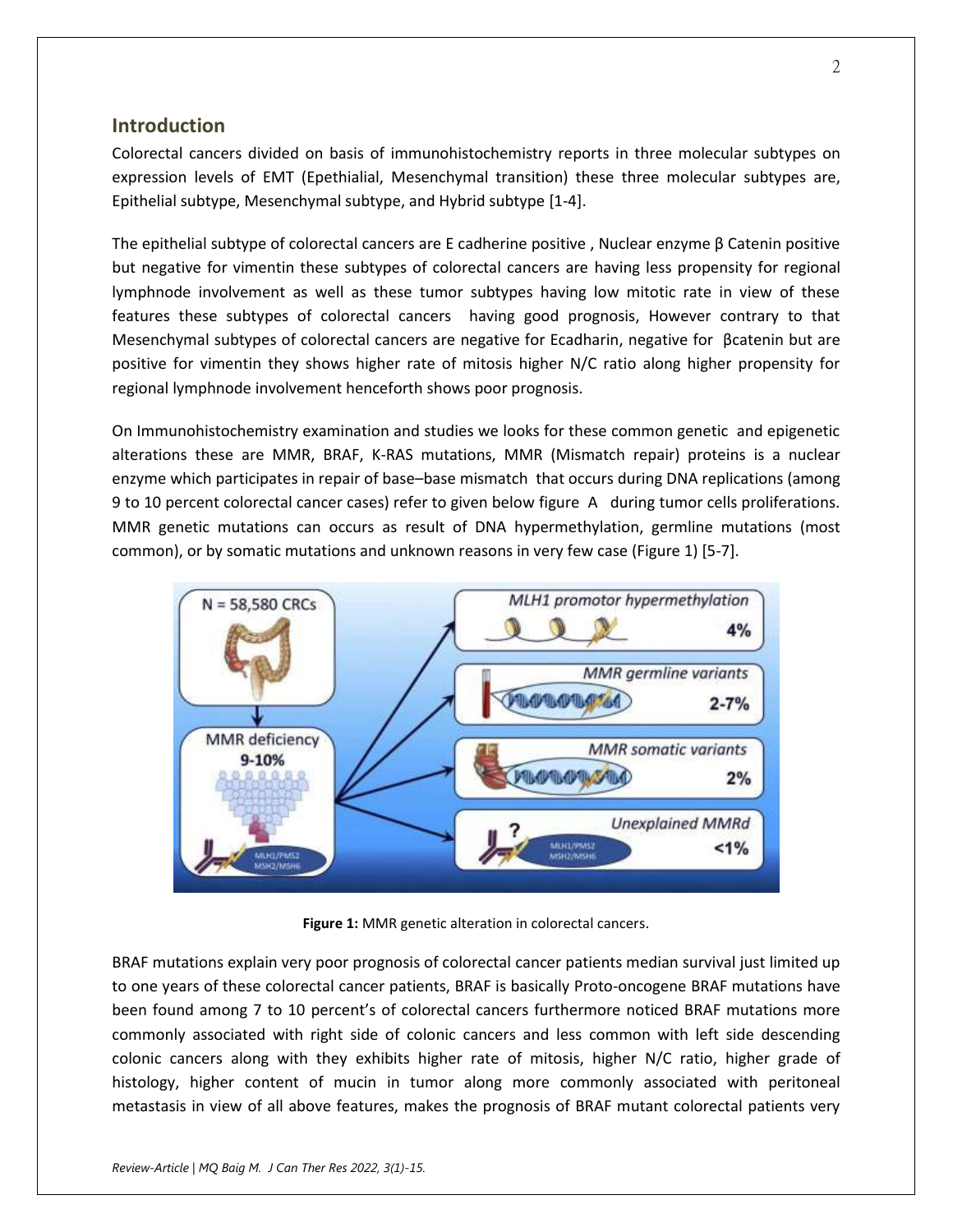poor outcome of disease.

RAS, there are three Isoform of this gene in human out three K-RAS is being most commonly associated with many cancers in human K-RAS mutation found 17 to 25 percent among different cancers but in case of Colorectal cancers K-RAS mutations with altered genes found in 30 to 40 percent cases, K-RAS mutation in colorectal cancers have been associated with poor survival and increased tumor aggressiveness.

#### **Adjuvant chemotherapy as per molecular profile of colorectal cancer**

Patient those having KRAS positive and having left sided colonic cancer ESMO suggests FOLFOX plus ANTI EGFR (Cetuximab) provides good results, however if patients is KRAS positive but having right side of colonic cancer ESMO suggests FOLFIRI plus ANTI VEGF (Bevasuzimab) for good results, for metastatic colorectal cancer with KRAS positive wild type recommended chemotherapy is Cetuximab plus FOLFOX chemotherapy, BRAF Mutant patients recommended treatment is FOLFIRI plus ANTI VEGF [8-10].

#### **Conclusion**

The last half decade of CRC research has produced an important amount of results. In order to personalize the treatment for CRC patients it is necessary to understand its natural history and malignant genesis mechanisms that help the disease progress. Unique biological signature of CRC can be distinguished by identifying biomarkers expression. Several markers have shown potential, Individualized approach studies based on particular disease characteristics will pave the way for personalized medicine. For each disease stage apart, therapeutic management based on biomarkers testing results will allow better use of health care resources and may relieve the patient of unworthy procedures.

#### **Conflict of Interests**

The authors declare that they have no conflict of interests.

#### **References**

- 1. Tural D, Batur S, Erdamar S, Akar E, Kepil N. (2014) Analysis of PTEN, BRAF and PI3K status for determination of benefit from cetuximab therapy in metastatic colorectal cancer patients refractory to chemotherapy with wild-type KRAS. Tumour Biol. 35(2):1041-49.
- 2. Thomaidis T, Maderer A, Formentini A, Bauer S, Trautmann M, et al. (2014) Proteins of the VEGFR and EGFR pathway as predictive markers for adjuvant treatment in patients with stage II/III colorectal cancer: results of the FOGT-4 trial. J Exp Clin Cancer Res. 33(1):83.
- 3. Salmena L, Carracedo A, Pandolfi PP. (2008) Tenets of PTEN tumor suppression, Cell. 133(3):403-14.
- 4. Harris RC, Chung E, Coffey RJ. (2003) EGF receptor ligands. Exp Cell Res. 284(1):2-13.
- 5. Ryan D, Carberry S, Murphy ÁC, Lindner AU, Fay J, et al. (2016) Calnexin an ER-induced protein, is a prognostic marker and potential therapeutic target in colorectal cancer. J Transl Med. 14(1):196.
- 6. De Bruycker S, Vangestel C, Van den Wyngaert T, Wyffels L, Wouters A, et al. (2016) Baseline [(18)F]FMISO μPET as a predictive biomarker for response to HIF-1α inhibition combined with 5-FU chemotherapy in a human colorectal cancer xenograft model. Mol Imaging Biol. 18(4):606-16.